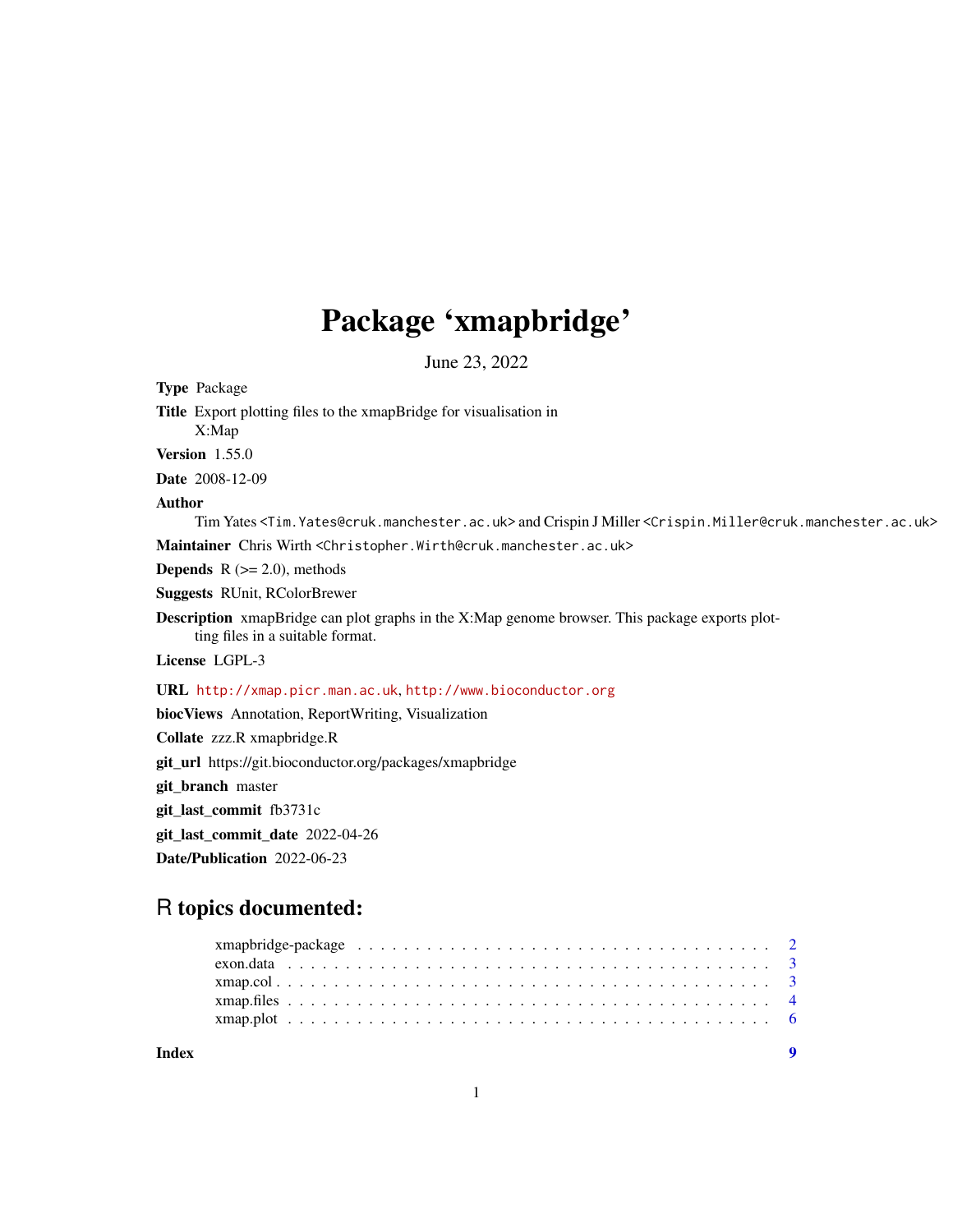<span id="page-1-0"></span>

# Description

The XMapBridge is a Java application which allows you to plot graphs in the X:Map genome browser. This package exports plotting files in a suitable format for the XMapBridge to read.

#### Details

| Package: | xmapbridge |
|----------|------------|
| Type:    | Package    |
| Version: | 1.0        |
| Date:    | 2008-08-11 |
| License: | LGPL-v3    |

#### Author(s)

Tim Yates and Crispin J Miller Maintainer: Tim Yates <tyates@picr.man.ac.uk>

#### References

Yates T, Okoniewski MJ, Miller CJ. X:Map: annotation and visualization of genome structure for Affymetrix exon array analysis. Nucleic Acids Res. 2008 Jan;36(Database issue):D780-6. Epub 2007 Oct 11.

<http://nar.oxfordjournals.org/cgi/content/full/gkm779v1>

# See Also

[xmap.plot](#page-5-1) [xmap.points](#page-5-2) [xmap.col](#page-2-1) [xmap.project.new](#page-3-1) [xmap.project.list](#page-3-1) [xmap.project.load](#page-3-1) [xmap.project.save](#page-3-1) [xmap.project.delete](#page-3-1) [xmap.graph.new](#page-3-1) [xmap.graph.list](#page-3-1) [xmap.graph.load](#page-3-1) [xmap.graph.save](#page-3-1) [xmap.graph.delete](#page-3-1)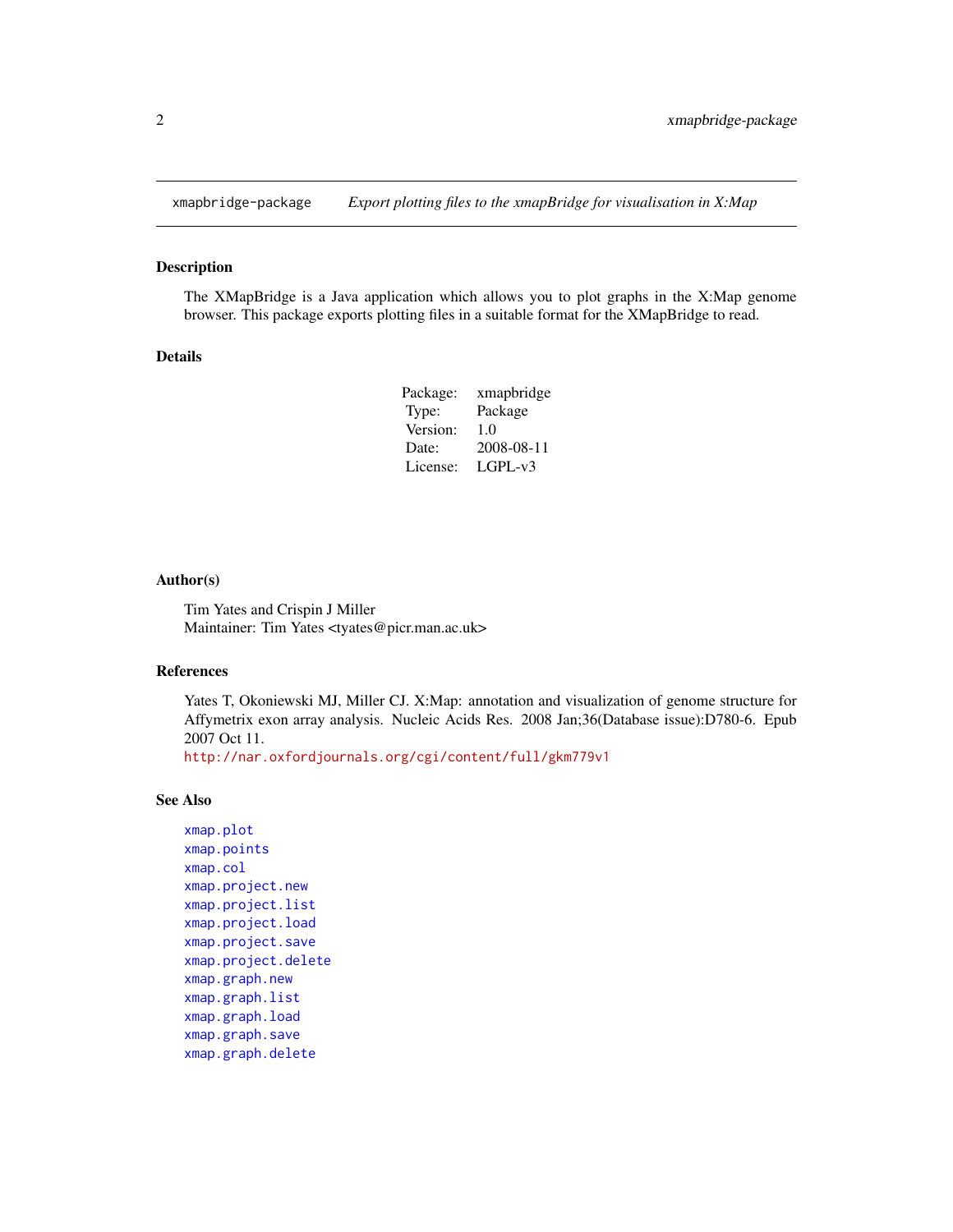#### <span id="page-2-0"></span>exon.data 3

```
xmap.plot.new
xmap.plot.list
xmap.plot.load
xmap.plot.save
xmap.plot.delete
```
#### exon.data *Sample exon array dataset*

#### Description

Data frame containing gene,exon and probeset IDs and probeset target locations for a subset of an Affmyetrix exon array dataset comparing two cell lines (mcf7 and mcf10a).

#### Usage

data(xmapbridge)

#### Details

The object is a subset (80 genes, 1747 probesets) of RMA processed Exon Array data with associated annotation. It was generated using the exonmap bioconductor package. More details on the original dataset can be found in Okoniewski MJ, Miller CJ. Comprehensive Analysis of Affymetrix Exon Arrays Using BioConductor. PLoS Computational Biology 2008, 4(2): e6 doi:10.1371/journal.pcbi.0040006.

#### Value

On loading, creates the object exon.data.

# Author(s)

Crispin J Miller

<span id="page-2-1"></span>xmap.col *Generate a colour integer for the xmapBridge*

# Description

Convert an R colour into the form 0xAARRGGBB as used by the xmapBridge

## Usage

xmap.col(col,alpha)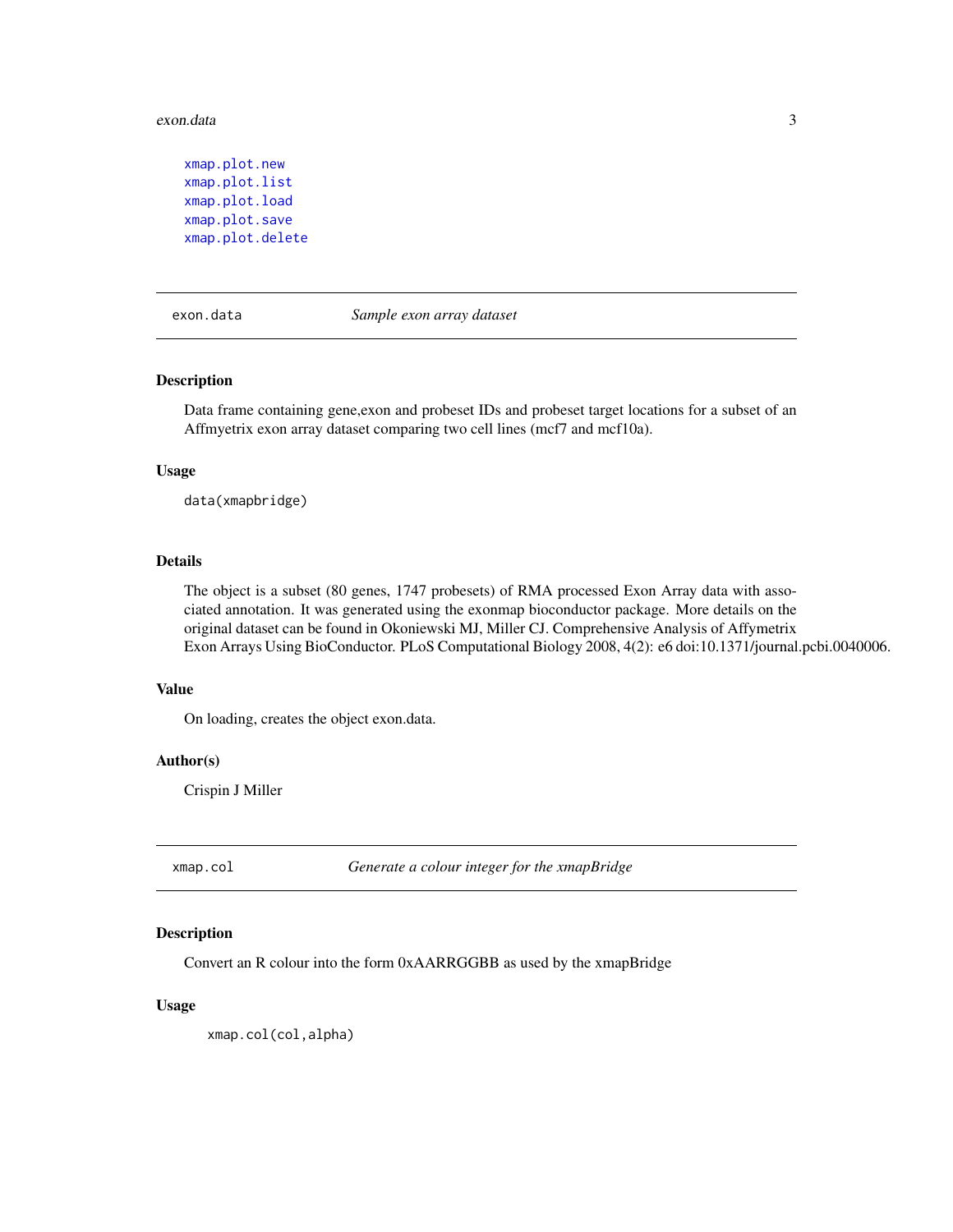#### <span id="page-3-0"></span>**Arguments**

| col   | The R colour to convert                              |
|-------|------------------------------------------------------|
| alpha | Change the colour's alpha value to the one specified |

#### Details

Takes one or more hex strings, possibly with an alpha value, as used by R and converts them to an integer of the form 0xAARRGGBB to be used by the xmapBridge. If alpha is specified, then change the colours' alpha values to this, otherwise leave them as they were.

#### Author(s)

Crispin J Miller

#### See Also

[xmap.plot](#page-5-1) [xmap.plot.new](#page-3-1)

#### Examples

```
require( RColorBrewer )
transparent.greens <- xmap.col( brewer.pal( 5, "Greens" ), alpha=0x22 )
```
xmap.files *Underlying xmap methods for manipulating projects, graphs, and plots*

#### <span id="page-3-1"></span>Description

These methods are used to control xmap.projects, xmap.graphs and xmap.plots

A project contains one or more graphs, and a graph can contain one or more plots (each plot can have a different style)

A simpler method to generate X:Map graphs is to use the xmap.plot and xmap.points methods.

The xmap.debug method was introduced as otherwise the vignette would not print out id values as it was supposed to. For some reason Sweave ignores the show and as.character methods being overridden, and simply does its own thing.

# Usage

```
xmap.debug( idobject, newlines=FALSE )
xmap.project.new( name )
xmap.project.list()
xmap.project.load( projectid )
xmap.project.save( projectid, data )
```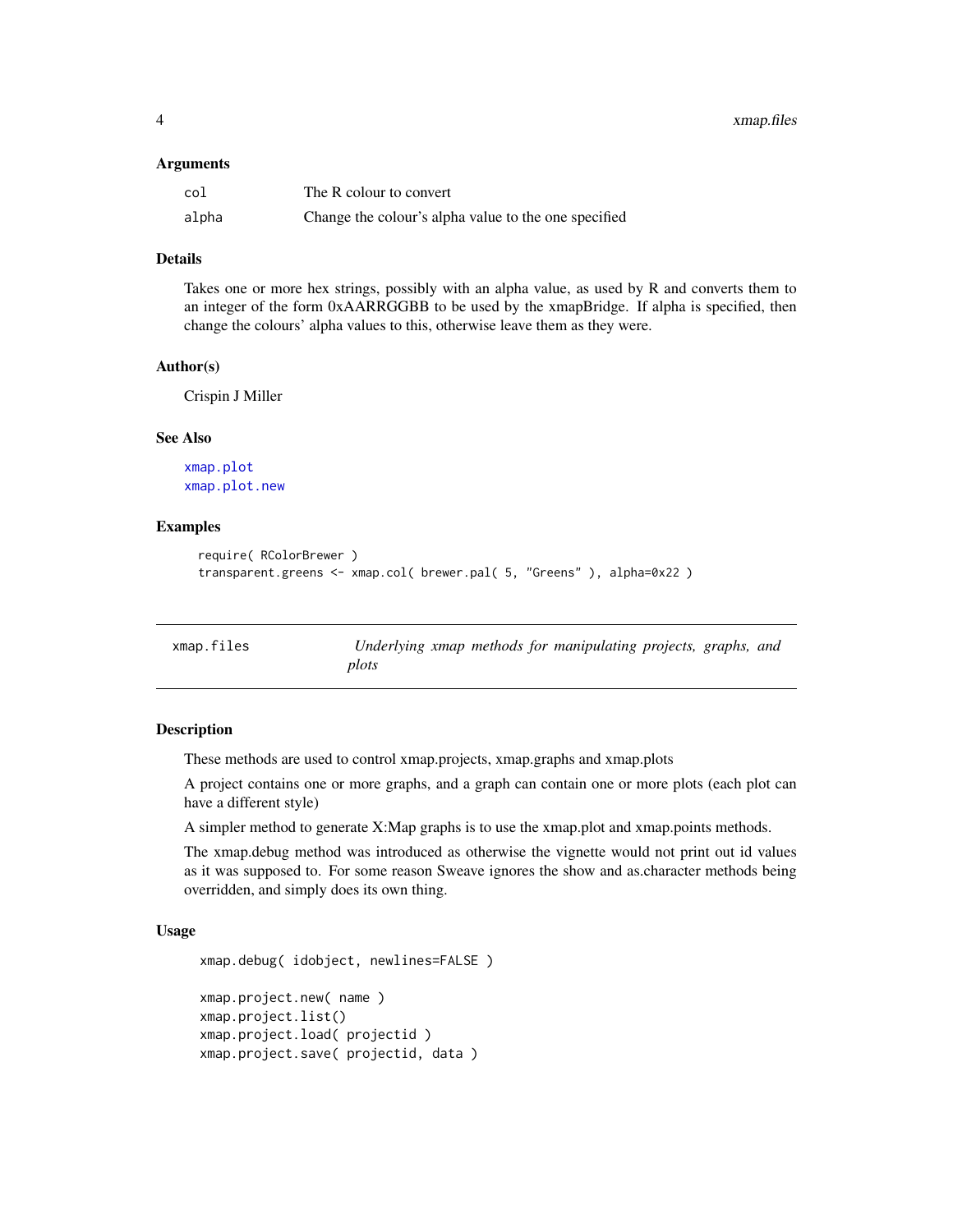```
xmap.project.delete( projectid )
xmap.graph.new( projectid, name, desc, min, max, chr, start, stop, ylab="value",
              species=c("homo_sapiens", "mus_musculus", "rattus_norvegicus") )
xmap.graph.list( projectid )
xmap.graph.load( graphid )
xmap.graph.save( graphid, data )
xmap.graph.delete( graphid )
xmap.plot.new( graphid, name, x, y,
               type=c("scatter", "line", "bar", "step", "area", "steparea"),
               col = NULL, dp = 2)xmap.plot.list( graphid )
xmap.plot.load( plotid )
xmap.plot.save( plotid, data, x, y, dp = 2 )
xmap.plot.delete( plotid )
```
# Arguments

| idobject  | An id object for an xmapbridge project, graph or plot                                                                                          |
|-----------|------------------------------------------------------------------------------------------------------------------------------------------------|
| newlines  | Should the resultant string be nicely formatyted with newline characters?                                                                      |
| name      | The name for this object (stored in the NAME variable of the list returned by<br>load)                                                         |
| projectid | The projectid (returned by xmap.project.new and as a list from xmap.project.list)                                                              |
| data      | This is a list object for this particular object type                                                                                          |
| desc      | The description for this item                                                                                                                  |
| min       | The minimum y value for the graph                                                                                                              |
| max       | The maximum y value for the graph                                                                                                              |
| chr       | A string representing the chromosome this graph is to be drawn on                                                                              |
| start     | The BP that this graph should start on                                                                                                         |
| stop      | The BP that this graph reaches until. Must be greater than start                                                                               |
| ylab      | The label for the yaxis of this graph                                                                                                          |
| species   | The species that this graph is to be drawn on                                                                                                  |
| graphid   | The graphid returned by xmap.graph.new or xmap.graph.list                                                                                      |
| type      | The type of graph you wish to draw                                                                                                             |
| col       | The colour of the graph defined as an integer in the format 0xAARRGGBB. See<br>xmap.col                                                        |
| X         | The points for the x-axis of this plot. These points must be offsets from the start<br>of the graph, and not their actual chromosomal location |
| У         | The points for the y-axis of this plot. Points where $\min$ -y or y > max will not be<br>displayed                                             |
| dp        | The number of decimal places you want to save for the y-coordinates                                                                            |
| plotid    | The plotid which is returned by xmap.plot.new or xmap.plot.list                                                                                |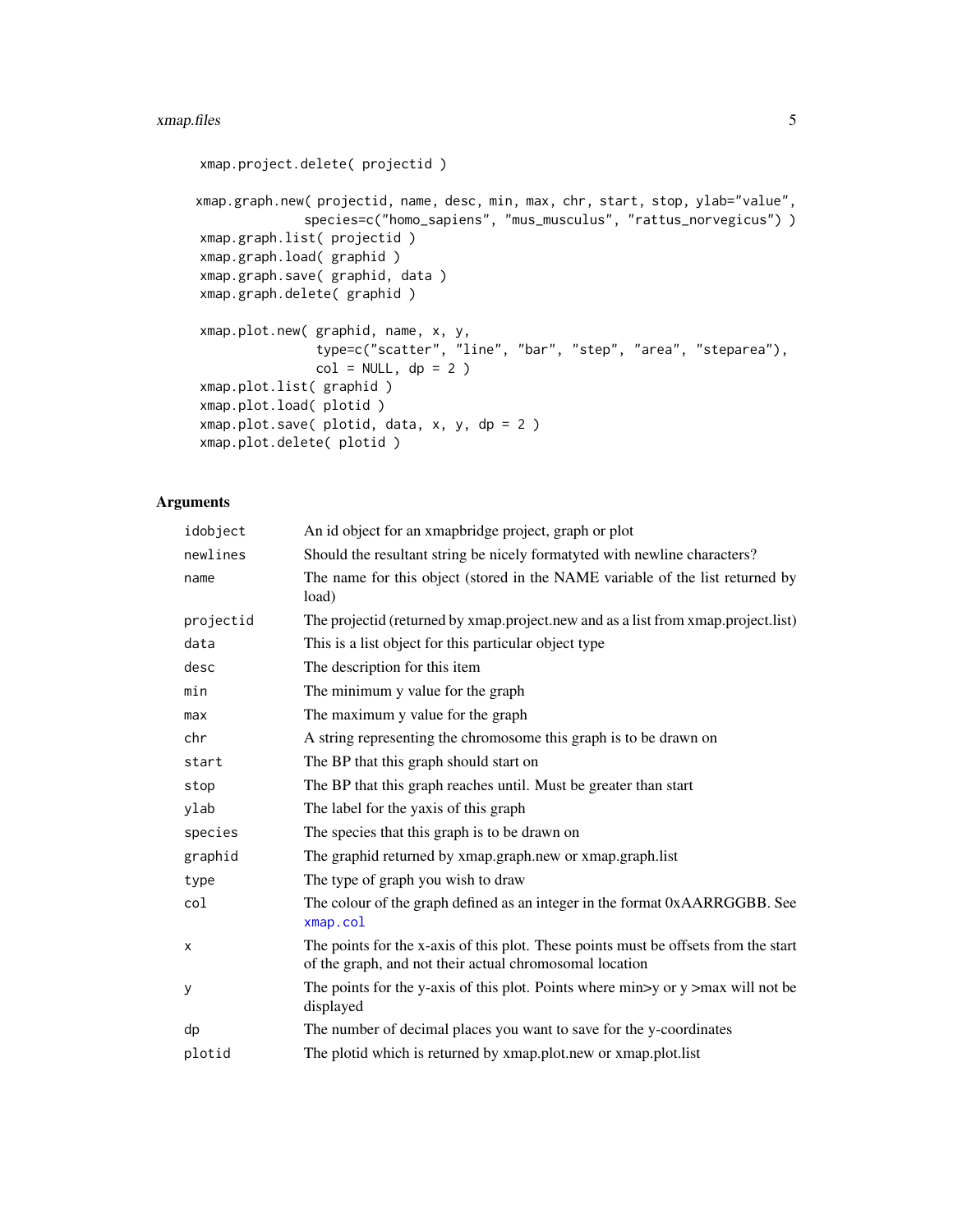#### <span id="page-5-0"></span>Value

xmap.graph.new returns the graphid of the created graph xmap.graph.list returns a vector of all graphs contained within the given project xmap.graph.load returns a list containing the parameters for the given graph xmap.graph.save

#### Author(s)

Tim Yates

# See Also

[xmap.plot](#page-5-1) [xmap.points](#page-5-2) [xmap.col](#page-2-1) <http://xmap.picr.man.ac.uk>

#### Examples

```
# Create a new project
projectid <- xmap.project.new( "A quick project" )
# Create a graph in this project covering 100K bases on chromosome 1
graphid <- xmap.graph.new( projectid, "A quick graph", "This is a quick graph",
                          -10, 10, "1", 5000, 105000, species="homo_sapiens" )
# Make our datasets
x \le - seq( 1000, 100000, by = 1000)
y <- runif( length( x ), -10, 10 )
# Then add a plot to this graph
xmap.plot.new( graphid, "Graph 1", x, y, type="area", col=0xAAFFEE00 )
# And another one, in a different colour
a <- xmap.plot.new( graphid, "Graph 2", x, y, type="scatter", col=0xAA0000FF )
cat( xmap.debug( a, newlines=TRUE ) )
# At this point, we should be able to see the graphs using the XMapBridge application
# Clean up our project file...
xmap.project.delete( projectid )
```
<span id="page-5-1"></span>xmap.plot *Utility methods for quick graph generation*

#### <span id="page-5-2"></span>Description

These methods attempt to provide a simpler interface for generating X:Map graphs.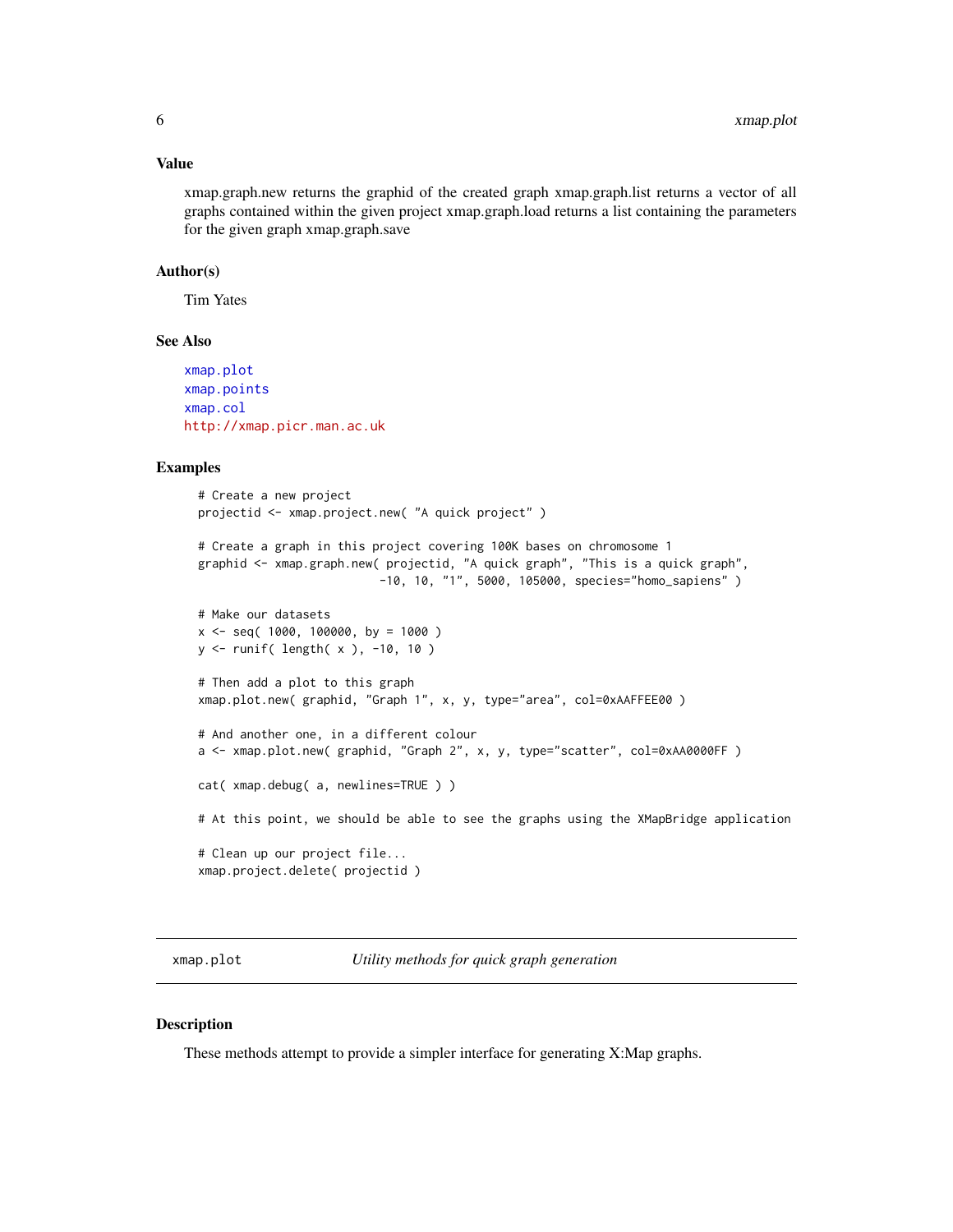#### <span id="page-6-0"></span>xmap.plot 7

# Usage

```
xmap.plot( x, y, species=c("homo_sapiens","mus_musculus","rattus_norvegicus"),
           chr, xlim, ylim, main, sub,
           type=c("scatter", "line", "bar", "step", "area", "steparea"),
           xlab, ylab = "value", col, dp=2, projectid )
xmap.points( x, y, type=c("scatter", "line", "bar", "step", "area", "steparea"),
           xlab, col, dp=2, graphid )
```
# Arguments

| X         | The points for the x-axis of this plot. These points must be offsets from the start<br>of the graph, and not their actual chromosomal location                                                                           |
|-----------|--------------------------------------------------------------------------------------------------------------------------------------------------------------------------------------------------------------------------|
| У         | The points for the y-axis of this plot. Points where $\min$ y or y > $\max$ will not be<br>displayed                                                                                                                     |
| species   | The species that this graph is to be drawn on                                                                                                                                                                            |
| chr       | A string representing the chromosome this graph is to be drawn on                                                                                                                                                        |
| xlim      | A range object describing the min and max BP for this graph. If ommitted, we<br>call range on the x parameter                                                                                                            |
| ylim      | The maximum and minimum Y value for the graph. If ommitted, we call range<br>on the y parameter                                                                                                                          |
| main      | The main title                                                                                                                                                                                                           |
| sub       | A sub-title for this graph                                                                                                                                                                                               |
| type      | The type of graph you wish to draw                                                                                                                                                                                       |
| xlab      | The label for this plot                                                                                                                                                                                                  |
| ylab      | The label for the yaxis of this graph                                                                                                                                                                                    |
| col       | The colour of the graph defined as an integer in the format 0xAARRGGBB. See<br>xmap.col                                                                                                                                  |
| dp        | The number of decimal places you want to save for the y-coordinates                                                                                                                                                      |
| projectid | The projectid (returned by xmap. project. new and as a list from xmap. project. list.<br>If this is not passed, on the first time of calling a new project will be created, and<br>will be used on all subsequent calls) |
| graphid   | The graphid returned by xmap.graph.new or xmap.graph.list. If this is not<br>passed, it will use the last graph generated by xmap.plot.                                                                                  |

# Author(s)

Tim Yates

# See Also

```
xmap.col
xmap.project.new
xmap.project.list
xmap.project.load
```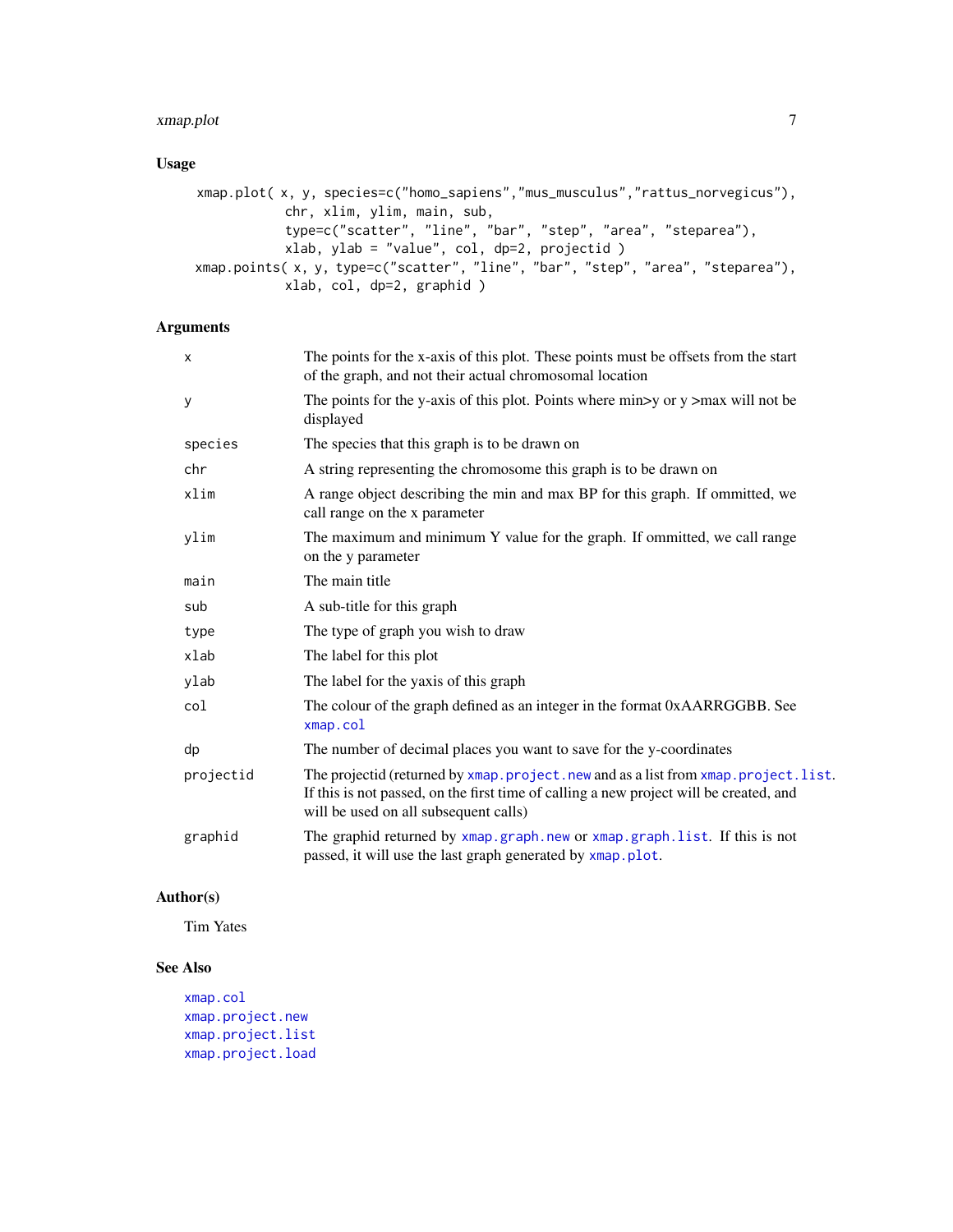```
xmap.project.save
xmap.project.delete
xmap.graph.new
xmap.graph.list
xmap.graph.load
xmap.graph.save
xmap.graph.delete
xmap.plot.new
xmap.plot.list
xmap.plot.load
xmap.plot.save
xmap.plot.delete
```
# Examples

 $x \le -$  seq( 1000, 100000, by = 1000) y <- runif( length( x ), -10, 10 )

# This will create a new project, and graph, and add a plot to it xmap.plot( x, y, species="homo\_sapiens", "1", main="A quick graph", sub="Sub heading", type="area", xlab="Plot 1", col=0xAAFFBB00 )

# This will add another plot to the same graph xmap.points( x, y, type="area", xlab="Plot 2", col=0xAA0000FF )